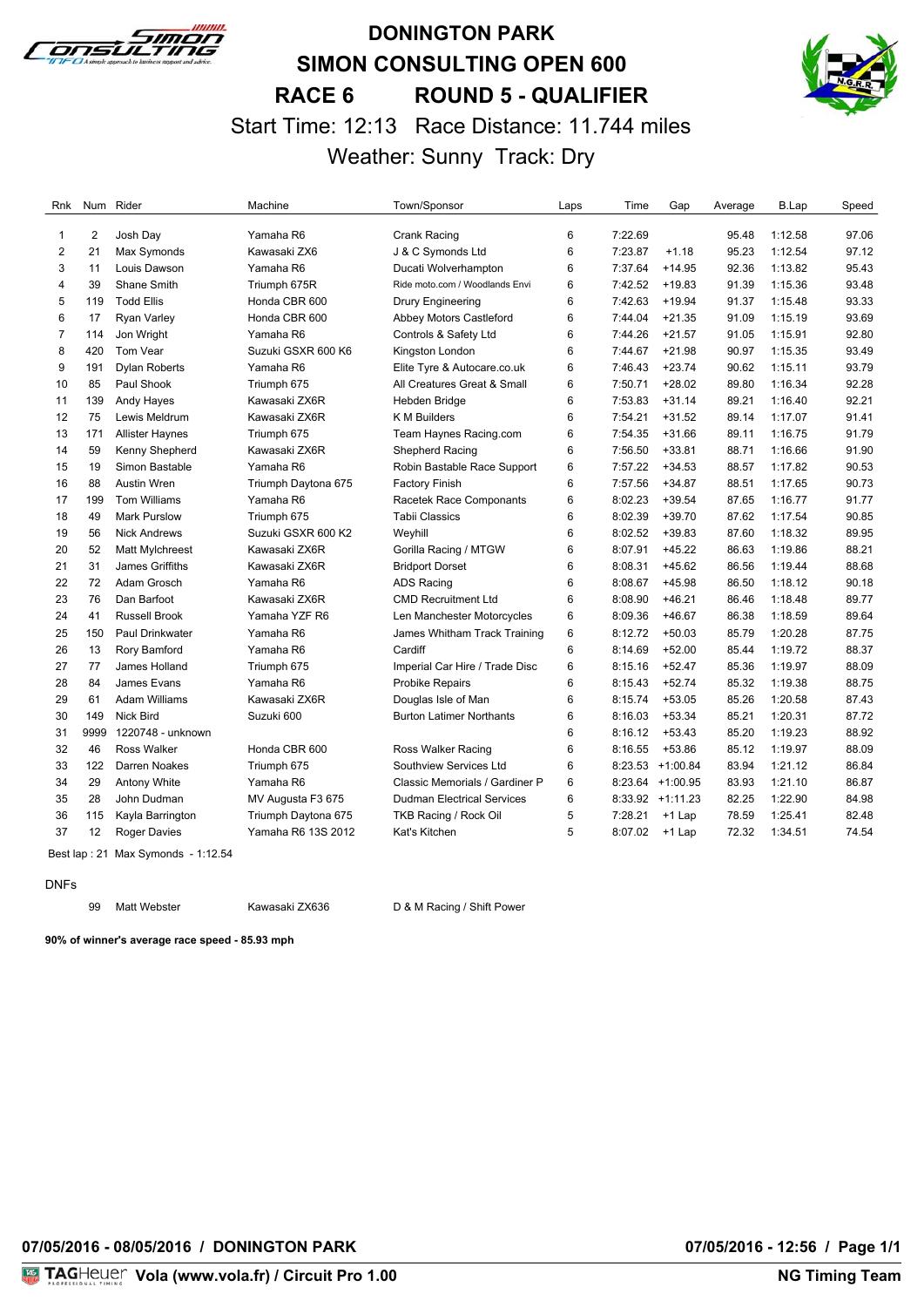

# **DONINGTON PARK SIMON CONSULTING OPEN 600 RACE 6 ROUND 5 - QUALIFIER** RIDERS' LAP TIMES



| Lap                     | Time                   | Lap                       | Time                | Lap            | Time                 |
|-------------------------|------------------------|---------------------------|---------------------|----------------|----------------------|
|                         |                        |                           |                     |                |                      |
|                         | 1220748 - unknown      | $\overline{c}$            | 1:17.52             |                | <b>Dylan Roberts</b> |
|                         |                        | 3<br>4                    | 1:17.44<br>1:17.36  |                |                      |
|                         | <b>START</b>           | 5                         | 1:18.19             |                | <b>START</b>         |
| $\mathbf{1}$            |                        | 6                         | 1:16.40             | 1              |                      |
| $\overline{2}$          | 1:21.80                |                           |                     | 2              | 1:16.52              |
| 3                       | 1:19.95                |                           |                     | 3              | 1:16.92              |
| 4                       | 1:19.23                |                           |                     | 4              | 1:15.11              |
| 5                       | 1:19.79                |                           | <b>Antony White</b> | 5              | 1:15.30              |
| 6                       | 1:21.20                |                           |                     | 6              | 1:15.35              |
|                         |                        |                           | <b>START</b>        |                |                      |
|                         |                        | $\mathbf{1}$              |                     |                |                      |
|                         | Adam Grosch            | $\overline{\mathbf{c}}$   | 1:21.63             |                | James Evans          |
|                         |                        | 3<br>4                    | 1:23.64<br>1:21.55  |                |                      |
|                         | <b>START</b>           | 5                         | 1:21.58             |                | <b>START</b>         |
| $\mathbf{1}$            |                        | 6                         | 1:21.10             | 1              |                      |
| $\overline{\mathbf{c}}$ | 1:20.25                |                           |                     | $\overline{c}$ | 1:21.86              |
| 3                       | 1:20.78                |                           |                     | 3              | 1:20.17              |
| 4                       | 1:20.04                |                           |                     | 4              | 1:19.38              |
| 5                       | 1:18.93                |                           | <b>Austin Wren</b>  | 5              | 1:19.54              |
| 6                       | 1:18.12                |                           |                     | 6              | 1:20.25              |
|                         |                        |                           |                     |                |                      |
|                         |                        |                           | <b>START</b>        |                |                      |
|                         | Adam Williams          | 1                         |                     |                | James Griffiths      |
|                         |                        | $\overline{c}$<br>3       | 1:18.07<br>1:18.09  |                |                      |
|                         |                        | 4                         | 1:17.65             |                |                      |
|                         | <b>START</b>           | 5                         | 1:18.83             |                | <b>START</b>         |
| 1                       |                        | 6                         | 1:20.22             | 1              |                      |
| $\overline{\mathbf{c}}$ | 1:21.86                |                           |                     | $\overline{c}$ | 1:20.61              |
| 3                       | 1:20.72                |                           |                     | 3              | 1:19.62              |
| 4                       | 1:20.58                |                           | Dan Barfoot         | 4              | 1:20.05              |
| 5                       | 1:20.84                |                           |                     | 5              | 1:19.70              |
| 6                       | 1:20.92                |                           |                     | 6              | 1:19.44              |
|                         |                        | $\mathbf{1}$              | <b>START</b>        |                |                      |
|                         |                        | $\overline{c}$            | 1:21.33             |                |                      |
|                         | <b>Allister Haynes</b> | 3                         | 1:19.38             |                | James Holland        |
|                         |                        | 4                         | 1:19.76             |                |                      |
|                         |                        | 5                         | 1:19.16             |                | <b>START</b>         |
|                         | <b>START</b>           | 6                         | 1:18.48             | $\mathbf{1}$   |                      |
| 1                       |                        |                           |                     | 2              | 1:20.64              |
| $\overline{c}$          | 1:17.29                |                           |                     | 3              | 1:20.14              |
| 3                       | 1:16.75<br>1:17.40     |                           | Darren Noakes       | 4              | 1:20.46              |
| 4<br>5                  | 1:18.41                |                           |                     | 5<br>6         | 1:19.97<br>1:21.13   |
| 6                       | 1:17.32                |                           |                     |                |                      |
|                         |                        |                           | <b>START</b>        |                |                      |
|                         |                        | 1                         |                     |                |                      |
|                         | Andy Hayes             | $\boldsymbol{2}$          | 1:22.88             |                | John Dudman          |
|                         |                        | $\ensuremath{\mathsf{3}}$ | 1:23.54             |                |                      |
|                         |                        | 4                         | 1:21.51             |                |                      |
|                         |                        | 5                         | 1:21.12             |                | <b>START</b>         |
|                         | <b>START</b>           | 6                         | 1:21.74             | 1              |                      |
| 1                       |                        |                           |                     | $\overline{2}$ | 1:24.15              |

#### **07/05/2016 - 08/05/2016 / DONINGTON PARK 07/05/2016 - 12:57 / Page 1/3**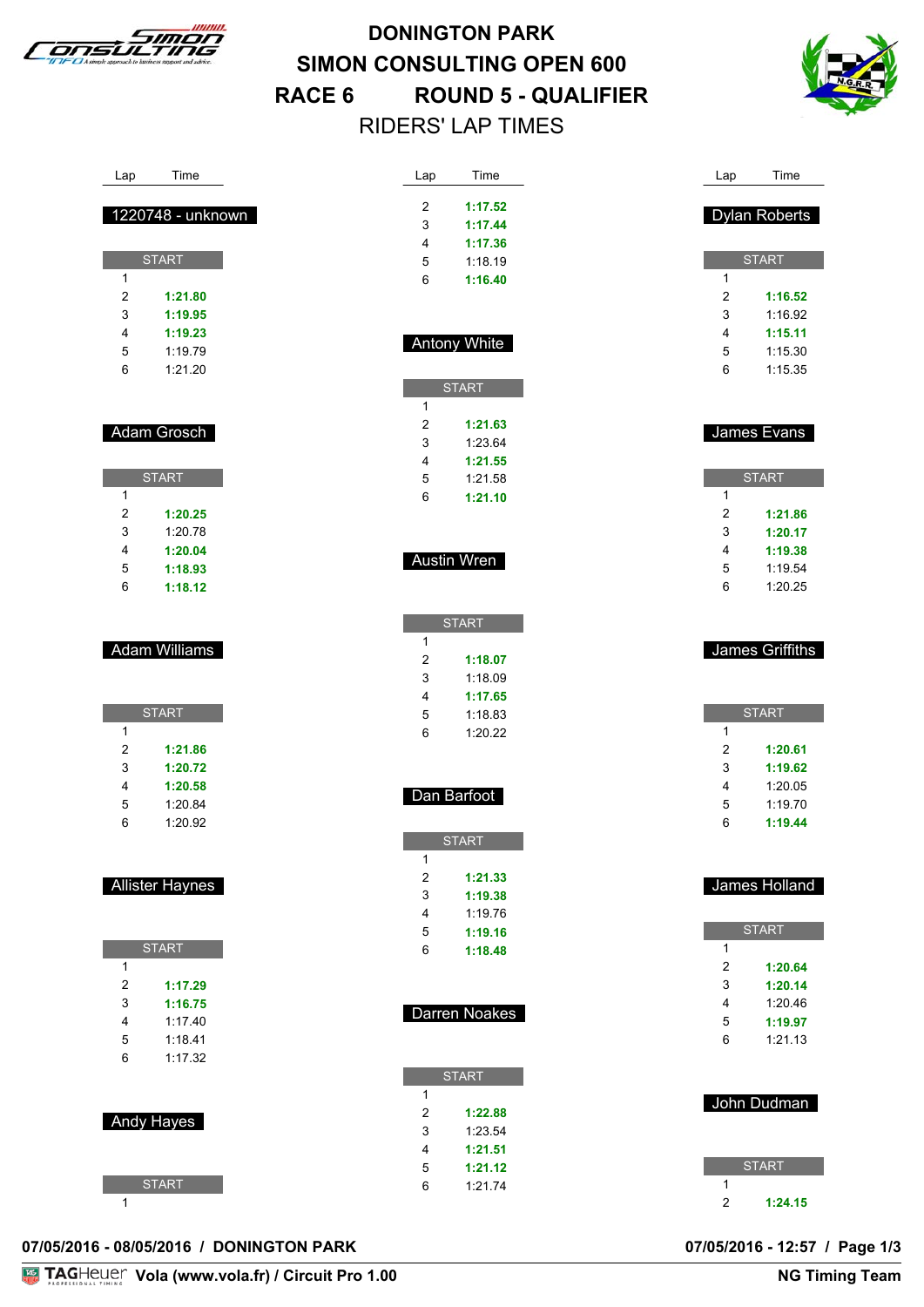#### **DONINGTON PARK SIMON CONSULTING OPEN 600 RACE 6 ROUND 5 - QUALIFIER** RIDERS' LAP TIMES

| Lap | Time    |  |  |
|-----|---------|--|--|
|     |         |  |  |
| 3   | 1:23.39 |  |  |
| 4   | 1:23.85 |  |  |
| 5   | 1:22.90 |  |  |
| 6   | 1:24.80 |  |  |
|     |         |  |  |
|     |         |  |  |
|     |         |  |  |

#### Jon Wright

|   | <b>START</b> |  |  |
|---|--------------|--|--|
| 1 |              |  |  |
| 2 | 1:16.31      |  |  |
| 3 | 1.16.33      |  |  |
| 4 | 1:15.91      |  |  |
| 5 | 1:15.98      |  |  |
| 6 | 1:16.41      |  |  |

#### Josh Day

| <b>START</b> |         |  |
|--------------|---------|--|
| 1            |         |  |
| 2            | 1:13.21 |  |
| 3            | 1:13.43 |  |
| 4            | 1:12.78 |  |
| 5            | 1:12.90 |  |
| 6            | 1:12.58 |  |

#### Kayla Barrington

| <b>START</b> |         |  |  |  |
|--------------|---------|--|--|--|
| 1            |         |  |  |  |
| 2            | 1:28.44 |  |  |  |
| 3            | 1:27.01 |  |  |  |
| 4            | 1:25.41 |  |  |  |
| 5            | 1:25.56 |  |  |  |
|              |         |  |  |  |
|              |         |  |  |  |

#### Kenny Shepherd

| <b>START</b> |         |  |
|--------------|---------|--|
| 1            |         |  |
| 2            | 1:19.02 |  |
| 3            | 1:17.56 |  |
| 4            | 1:17.05 |  |
| 5            | 1:16.66 |  |
| 6            | 1:18.53 |  |
|              |         |  |
|              |         |  |

Lewis Meldrum

| Lap            | Time                   | Lap              | Time                |
|----------------|------------------------|------------------|---------------------|
|                |                        |                  |                     |
|                |                        |                  | Max Symonds         |
|                | <b>START</b>           |                  |                     |
| 1              |                        |                  |                     |
| $\overline{c}$ | 1:17.86                |                  | <b>START</b>        |
| 3              | 1:18.18                | 1                |                     |
| 4              | 1:17.26                | $\overline{c}$   | 1:13.33             |
| 5              | 1:18.22                | 3                | 1:13.62             |
| 6              | 1:17.07                | 4                | 1:12.54             |
|                |                        | 5                | 1:13.36             |
|                |                        | 6                | 1:13.05             |
|                |                        |                  |                     |
|                | Louis Dawson           |                  |                     |
|                |                        |                  | <b>Nick Andrews</b> |
|                | <b>START</b>           |                  |                     |
| 1              |                        |                  |                     |
| 2              | 1:15.39                |                  | <b>START</b>        |
| 3              | 1:13.82                | 1                |                     |
| 4              | 1:14.16                | 2                | 1:20.05             |
| 5              | 1:14.16                | 3                | 1:19.36             |
| 6              | 1:13.92                | 4                |                     |
|                |                        |                  | 1:18.32<br>1:18.88  |
|                |                        | 5<br>6           |                     |
|                | <b>Mark Purslow</b>    |                  | 1:18.91             |
|                |                        |                  |                     |
|                | <b>START</b>           |                  |                     |
| 1              |                        | <b>Nick Bird</b> |                     |
| 2              | 1:18.82                |                  |                     |
| 3              | 1:18.00                |                  |                     |
| 4              | 1:17.54                |                  | <b>START</b>        |
| 5              | 1:17.56                | 1                |                     |
| 6              | 1:19.51                | 2                | 1:21.73             |
|                |                        | 3                | 1:20.59             |
|                |                        | 4                | 1:20.31             |
|                |                        | 5                | 1:22.15             |
|                | <b>Matt Mylchreest</b> | 6                | 1:21.34             |
|                |                        |                  |                     |
|                | <b>START</b>           |                  |                     |
| 1              |                        |                  | Paul Drinkwater     |
| $\overline{c}$ | 1:20.39                |                  |                     |
| 3              | 1:21.02                |                  |                     |
| 4              | 1:19.87                |                  | <b>START</b>        |
| 5              | 1:20.62                | 1                |                     |
| 6              | 1:19.86                | $\overline{c}$   | 1:20.43             |
|                |                        | 3                | 1:20.28             |
|                |                        | 4                | 1:20.79             |

Matt Webster

| <b>START</b> |         |  |
|--------------|---------|--|
| 1            |         |  |
| 2            | 1:33.39 |  |
| 3            | 1:30.28 |  |

 Paul Shook **START** 

 1:20.85 1:20.29

**1:17.31**

## **07/05/2016 - 08/05/2016 / DONINGTON PARK 07/05/2016 - 12:57 / Page 2/3**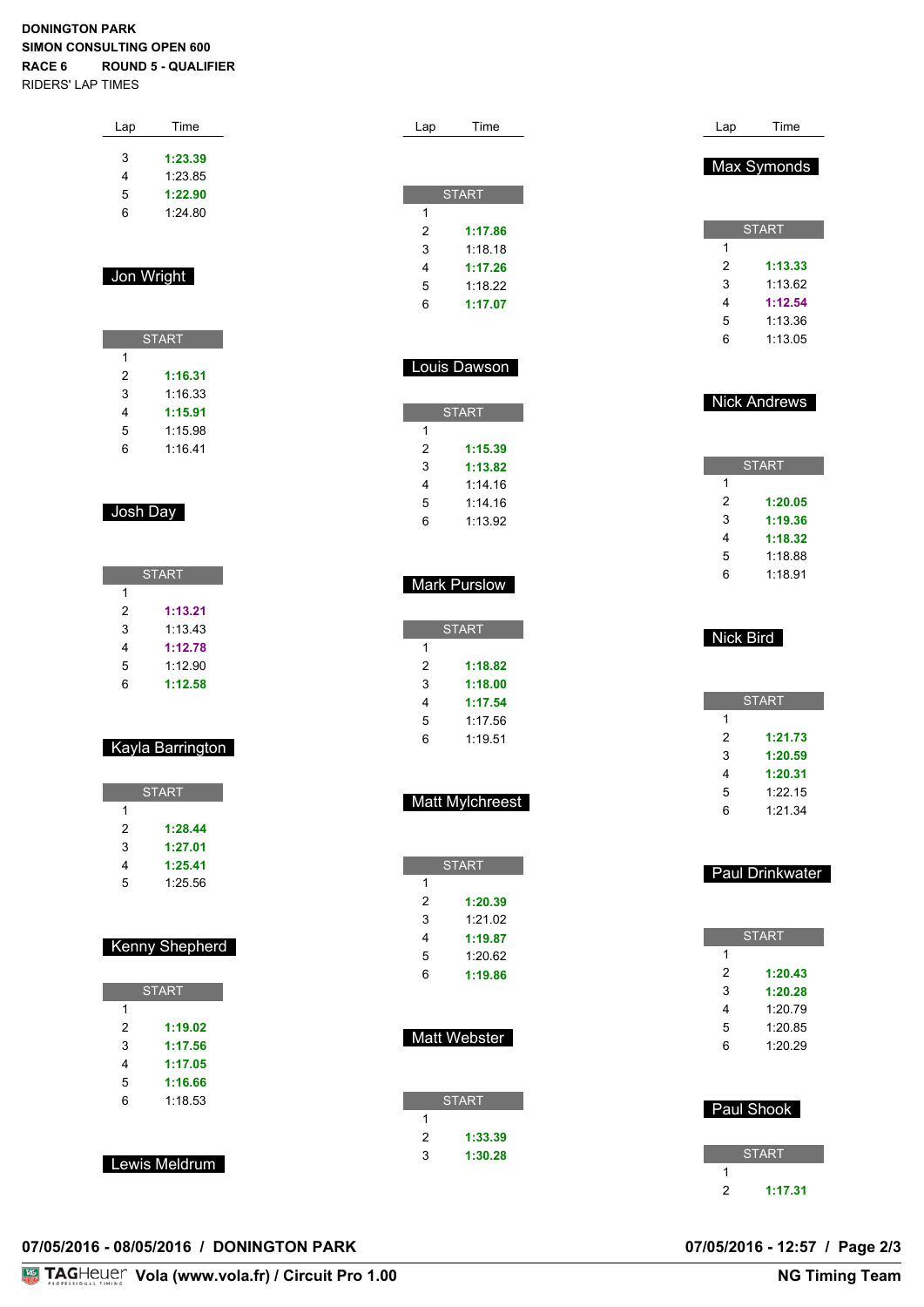#### **DONINGTON PARK SIMON CONSULTING OPEN 600 RACE 6 ROUND 5 - QUALIFIER** RIDERS' LAP TIMES

| Lap | Time    |  |
|-----|---------|--|
| 3   | 1:17.33 |  |
| 4   | 1:16.34 |  |
| 5   | 1:16.67 |  |
| հ   | 1:16.84 |  |
|     |         |  |

#### Roger Davies

| <b>START</b> |         |  |
|--------------|---------|--|
| 1            |         |  |
| 2            | 1:37.08 |  |
| 3            | 1:36.65 |  |
| 4            | 1:34.98 |  |
| 5            | 1:34.51 |  |

#### Rory Bamford

|   | <b>START</b> |
|---|--------------|
| 1 |              |
| 2 | 1:21.62      |
| 3 | 1:20.66      |
| 4 | 1:19.72      |
| 5 | 1:20.71      |
| հ | 1:21.50      |

#### Ross Walker

|   | <b>START</b> |
|---|--------------|
| 1 |              |
| 2 | 1:21.98      |
| 3 | 1:20.32      |
| 4 | 1:19.97      |
| 5 | 1:20.65      |
| հ | 1:20.40      |

## Russell Brook

|   | <b>START</b> |
|---|--------------|
| 1 |              |
| 2 | 1:19.90      |
| 3 | 1:19.72      |
| 4 | 1:19.25      |
| 5 | 1:19.01      |
| 6 | 1:18.59      |
|   |              |
|   |              |
|   | Ryan Varley  |

**START** 

| Lap | Time    |
|-----|---------|
| 1   |         |
| 2   | 1:16.99 |
| 3   | 1:15.19 |
| 4   | 1:15.36 |
| 5   | 1:16.54 |
| 6   | 1:15.44 |
|     |         |

| Lap | Time                |
|-----|---------------------|
|     |                     |
|     | <b>Tom Williams</b> |
|     | <b>START</b>        |
| 1   |                     |
| 2   | 1:20.26             |
| 3   | 1:18.54             |
| 4   | 1:18.12             |
| 5   | 1:16.77             |
| 6   | 1.1715              |

|  | <b>Shane Smith</b> |  |
|--|--------------------|--|
|--|--------------------|--|

| <b>START</b> |         |  |  |  |  |  |  |  |  |  |  |
|--------------|---------|--|--|--|--|--|--|--|--|--|--|
| 1            |         |  |  |  |  |  |  |  |  |  |  |
| 2            | 1:15.36 |  |  |  |  |  |  |  |  |  |  |
| 3            | 1:15.63 |  |  |  |  |  |  |  |  |  |  |
| 4            | 1:15.61 |  |  |  |  |  |  |  |  |  |  |
| 5            | 1:16.58 |  |  |  |  |  |  |  |  |  |  |
| հ            | 1:16.44 |  |  |  |  |  |  |  |  |  |  |

#### Simon Bastable

|   | <b>START</b> |
|---|--------------|
| 1 |              |
| 2 | 1:18.23      |
| 3 | 1:18.07      |
| 4 | 1:17.82      |
| 5 | 1:18.40      |
| հ | 1:20.51      |

#### Todd Ellis

| <b>START</b> |
|--------------|
|              |
| 1:15.48      |
| 1:15.50      |
| 1:15.86      |
| 1:16.39      |
| 1:16.30      |
|              |

#### Tom Vear

|   | <b>START</b> |
|---|--------------|
| 1 |              |
| 2 | 1:15.96      |
| 3 | 1:15.35      |
| 4 | 1:16.66      |
| 5 | 1:16.53      |
| ĥ | 1:16.31      |

#### **07/05/2016 - 08/05/2016 / DONINGTON PARK 07/05/2016 - 12:57 / Page 3/3**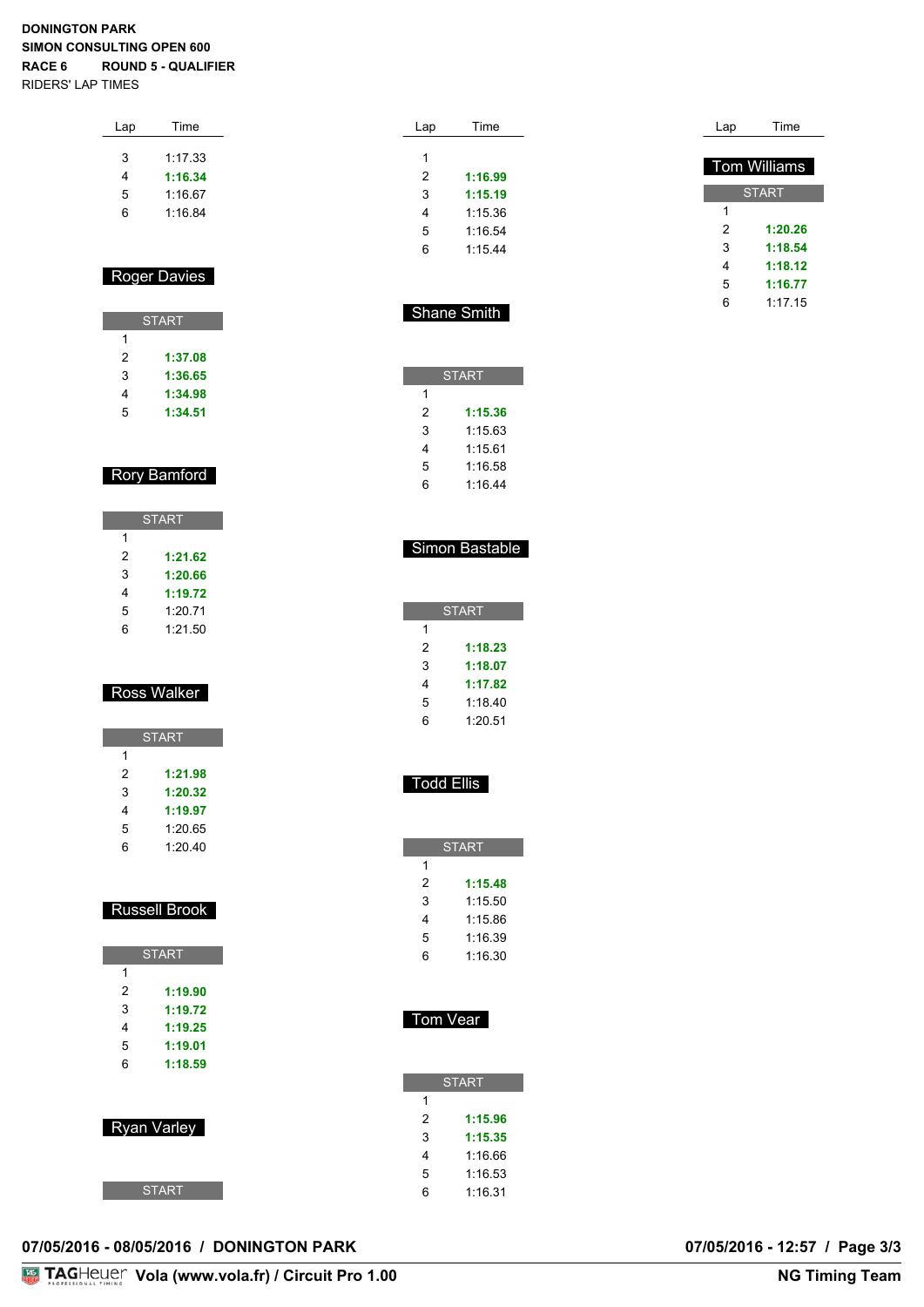

**DONINGTON PARK SIMON CONSULTING OPEN 600 RACE 6 ROUND 5 - QUALIFIER** LAP CHART



| l an 1     |  |  |  |  |  |  |  |  |  |  |  |  |  |  |  | 2 21 39 119 114 420 19 17 88 75 52 11 85 139 56 171 191 59 31 149 150 13 72 76 61 49 199 122 77 41 46 29 9999 84 28 99 115 12 |  |  |  |  |
|------------|--|--|--|--|--|--|--|--|--|--|--|--|--|--|--|-------------------------------------------------------------------------------------------------------------------------------|--|--|--|--|
| Lap 2      |  |  |  |  |  |  |  |  |  |  |  |  |  |  |  | 2 21 39 119 114 420 17 11 19 88 75 85 191 139 171 52 59 56 31 49 150 72 199 149 13 76 61 41 77 46 122 29 9999 84 28 115 99 12 |  |  |  |  |
| $1$ an $3$ |  |  |  |  |  |  |  |  |  |  |  |  |  |  |  | 2 21 39 119 420 11 114 17 19 191 88 85 171 75 139 59 56 52 49 31 199 150 76 72 149 41 13 61 77 46 9999 84 122 29 28 115 99 12 |  |  |  |  |
| $1$ an $4$ |  |  |  |  |  |  |  |  |  |  |  |  |  |  |  | 2 21 39 11 119 420 114 17 191 85 19 88 171 75 139 59 56 49 52 199 31 76 150 72 41 13 149 61 77 9999 46 84 122 29 28 115 12    |  |  |  |  |
| $1$ an 5   |  |  |  |  |  |  |  |  |  |  |  |  |  |  |  | 2 21 11 39 119 114 420 17 191 85 19 171 75 88 139 59 49 56 199 52 31 76 72 41 150 13 77 149 61 9999 84 46 122 29 28 115 12    |  |  |  |  |
| l an 6     |  |  |  |  |  |  |  |  |  |  |  |  |  |  |  | 2 21 11 39 119 17 114 420 191 85 139 75 171 59 19 88 199 49 56 52 31 72 76 41 150 13 77 84 61 149 9999 46 122 29 28           |  |  |  |  |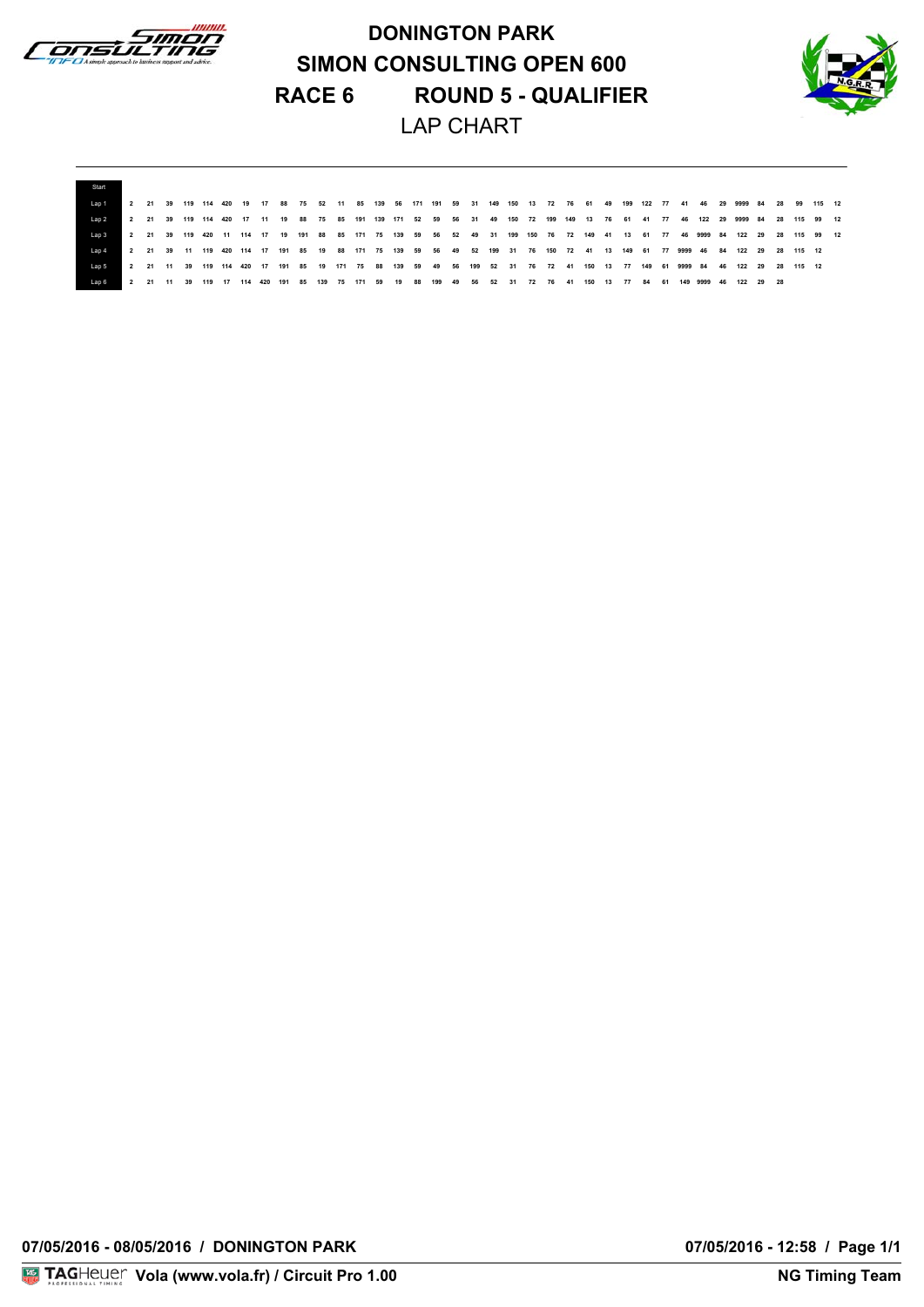

**DONINGTON PARK SIMON CONSULTING OPEN 600 RACE 18 ROUND 5** STARTING GRID



8 Laps = 15.656 Km

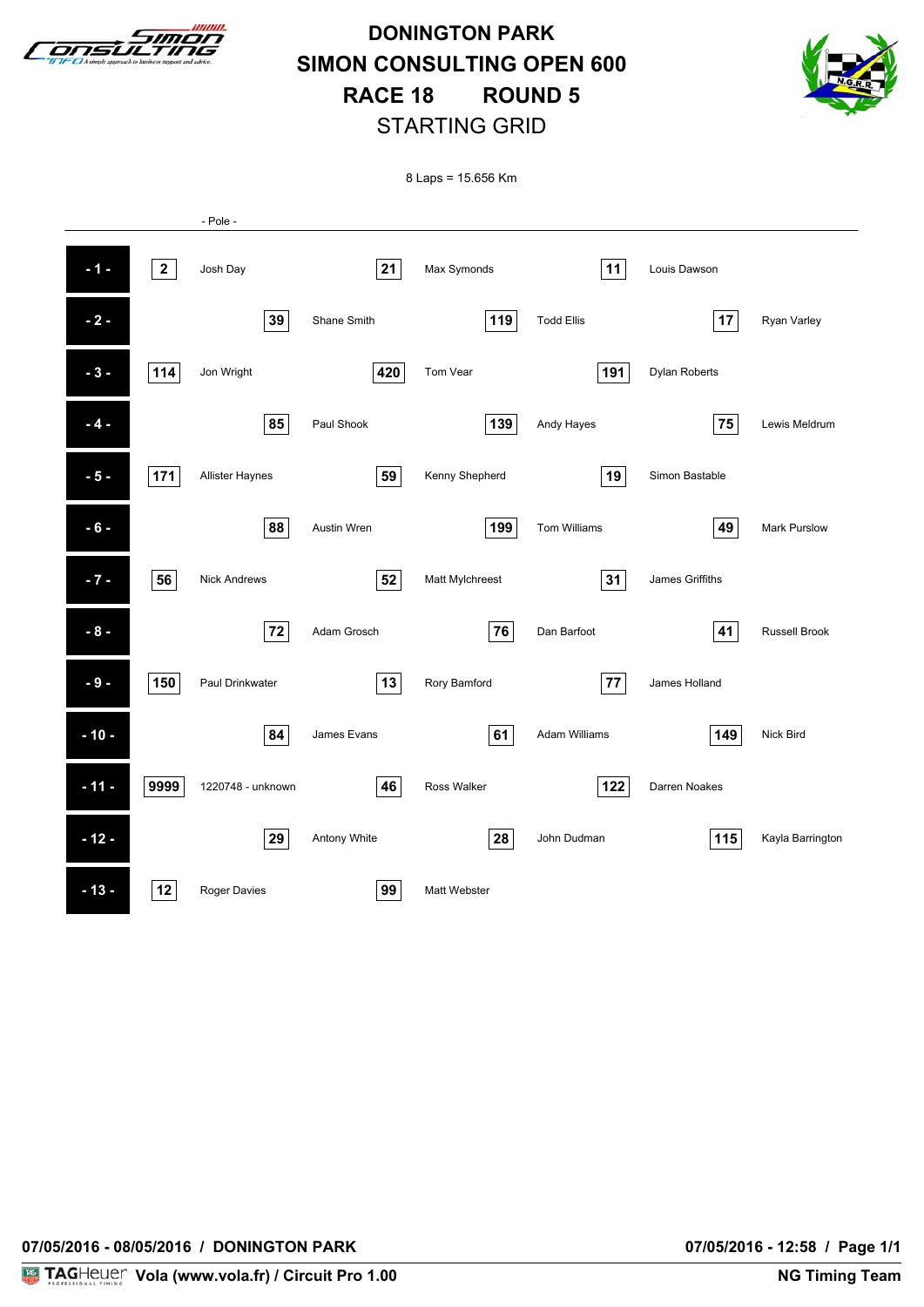

# **DONINGTON PARK SIMON CONSULTING OPEN 600 RACE 18 ROUND 5** Start Time: 16.15 Race Distance: 15.658 miles Weather: Cloudy Track: Dry



| Rnk            |                | Num Rider              | Machine             | Town/Sponsor                      | Laps           | Time     | Gap               | Average | B.Lap   | Speed |
|----------------|----------------|------------------------|---------------------|-----------------------------------|----------------|----------|-------------------|---------|---------|-------|
| 1              | $\overline{2}$ | Josh Day               | Yamaha R6           | Crank Racing                      | 8              | 9:42.35  |                   | 96.78   | 1:11.66 | 98.31 |
| $\overline{2}$ | 21             | Max Symonds            | Kawasaki ZX6        | J & C Symonds Ltd                 | 8              | 9:54.86  | $+12.51$          | 94.74   | 1:12.47 | 97.21 |
| 3              | 11             | Louis Dawson           | Yamaha R6           | Ducati Wolverhampton              | 8              | 9:54.97  | $+12.62$          | 94.73   | 1:12.40 | 97.30 |
| 4              | 191            | <b>Dylan Roberts</b>   | Yamaha R6           | Elite Tyre & Autocare.co.uk       | 8              | 10:05.29 | $+22.94$          | 93.11   | 1:14.29 | 94.83 |
| 5              | 119            | <b>Todd Ellis</b>      | Honda CBR 600       | Drury Engineering                 | 8              | 10:07.32 | $+24.97$          | 92.80   | 1:14.53 | 94.52 |
| 6              | 75             | Lewis Meldrum          | Kawasaki ZX6R       | K M Builders                      | 8              | 10:16.91 | $+34.56$          | 91.36   | 1:15.69 | 93.07 |
| 7              | 17             | <b>Ryan Varley</b>     | Honda CBR 600       | Abbey Motors Castleford           | 8              | 10:17.00 | $+34.65$          | 91.34   | 1:15.68 | 93.09 |
| 8              | 199            | <b>Tom Williams</b>    | Yamaha R6           | Racetek Race Componants           | 8              | 10:18.45 | $+36.10$          | 91.13   | 1:15.81 | 92.93 |
| 9              | 139            | Andy Hayes             | Kawasaki ZX6R       | Hebden Bridge                     | 8              | 10:19.20 | $+36.85$          | 91.02   | 1:15.92 | 92.79 |
| 10             | 59             | Kenny Shepherd         | Kawasaki ZX6R       | Shepherd Racing                   | 8              | 10:19.30 | $+36.95$          | 91.00   | 1:16.27 | 92.37 |
| 11             | 171            | <b>Allister Haynes</b> | Triumph 675         | Team Haynes Racing.com            | 8              | 10:22.50 | $+40.15$          | 90.54   | 1:15.34 | 93.51 |
| 12             | 39             | Shane Smith            | Triumph 675R        | Ride moto.com / Woodlands Envi    | 8              | 10:22.51 | $+40.16$          | 90.53   | 1:15.80 | 92.94 |
| 13             | 114            | Jon Wright             | Yamaha R6           | Controls & Safety Ltd             | 8              | 10:22.68 | $+40.33$          | 90.51   | 1:16.12 | 92.55 |
| 14             | 85             | Paul Shook             | Triumph 675         | All Creatures Great & Small       | 8              | 10:24.44 | $+42.09$          | 90.25   | 1:16.27 | 92.37 |
| 15             | 19             | Simon Bastable         | Yamaha R6           | Robin Bastable Race Support       | 8              | 10:29.16 | $+46.81$          | 89.58   | 1:16.98 | 91.51 |
| 16             | 420            | Tom Vear               | Suzuki GSXR 600 K6  | Kingston London                   | 8              | 10:30.74 | $+48.39$          | 89.35   | 1:15.73 | 93.03 |
| 17             | 88             | Austin Wren            | Triumph Daytona 675 | <b>Factory Finish</b>             | 8              | 10:32.73 | $+50.38$          | 89.07   | 1:16.78 | 91.75 |
| 18             | 9999           | Gavin Lupton           | Honda CBR 600       | Top Gun Racing                    | 8              | 10:41.50 | $+59.15$          | 87.85   | 1:18.34 | 89.93 |
| 19             | 56             | <b>Nick Andrews</b>    | Suzuki GSXR 600 K2  | Weyhill                           | 8              | 10:41.64 | $+59.29$          | 87.83   | 1:18.61 | 89.62 |
| 20             | 84             | James Evans            | Yamaha R6           | <b>Probike Repairs</b>            | 8              |          | 10:43.39 +1:01.04 | 87.60   | 1:18.47 | 89.78 |
| 21             | 46             | <b>Ross Walker</b>     | Honda CBR 600       | Ross Walker Racing                | 8              |          | 10:47.72 +1:05.37 | 87.01   | 1:18.87 | 89.32 |
| 22             | 29             | Antony White           | Yamaha R6           | Classic Memorials / Gardiner P    | 8              |          | 10:49.87 +1:07.52 | 86.72   | 1:18.99 | 89.19 |
| 23             | 31             | James Griffiths        | Kawasaki ZX6R       | <b>Bridport Dorset</b>            | 8              |          | 10:49.90 +1:07.55 | 86.72   | 1:19.48 | 88.64 |
| 24             | 52             | Matt Mylchreest        | Kawasaki ZX6R       | Gorilla Racing / MTGW             | 8              |          | 10:52.09 +1:09.74 | 86.43   | 1:19.62 | 88.48 |
| 25             | 150            | <b>Paul Drinkwater</b> | Yamaha R6           | James Whitham Track Training      | 8              |          | 10:56.38 +1:14.03 | 85.86   | 1:19.83 | 88.25 |
| 26             | 77             | James Holland          | Triumph 675         | Imperial Car Hire / Trade Disc    | 8              |          | 10:57.08 +1:14.73 | 85.77   | 1:19.26 | 88.88 |
| 27             | 41             | <b>Russell Brook</b>   | Yamaha YZF R6       | Len Manchester Motorcycles        | 8              |          | 10:57.39 +1:15.04 | 85.73   | 1:18.85 | 89.34 |
| 28             | 149            | <b>Nick Bird</b>       | Suzuki 600          | <b>Burton Latimer Northants</b>   | 8              |          | 10:57.76 +1:15.41 | 85.68   | 1:20.16 | 87.88 |
| 29             | 61             | <b>Adam Williams</b>   | Kawasaki ZX6R       | Douglas Isle of Man               | 8              |          | 11:03.94 +1:21.59 | 84.88   | 1:20.24 | 87.80 |
| 30             | 13             | Rory Bamford           | Yamaha R6           | Cardiff                           | 7              | 9:47.12  | +1 Lap            | 83.99   | 1:20.96 | 87.02 |
| 31             | 122            | Darren Noakes          | Triumph 675         | Southview Services Ltd            | $\overline{7}$ | 9:47.63  | $+1$ Lap          | 83.92   | 1:20.77 | 87.22 |
| 32             | 28             | John Dudman            | MV Augusta F3 675   | <b>Dudman Electrical Services</b> | $\overline{7}$ | 9:53.88  | $+1$ Lap          | 83.04   | 1:22.52 | 85.37 |
| 33             | 99             | Matt Webster           | Kawasaki ZX636      | D & M Racing / Shift Power        | $\overline{7}$ | 10:33.36 | $+1$ Lap          | 77.86   | 1:28.19 | 79.88 |
| 34             | 115            | Kayla Barrington       | Triumph Daytona 675 | TKB Racing / Rock Oil             | $\overline{7}$ | 10:43.73 | $+1$ Lap          | 76.61   | 1:25.98 | 81.93 |

Best lap : 2 Josh Day - 1:11.66

#### DNFs

| 12 Roger Davies | Yamaha R6 13S 2012 | Kat's Kitchen              |
|-----------------|--------------------|----------------------------|
| Dan Barfoot     | Kawasaki ZX6R      | <b>CMD Recruitment Ltd</b> |

**90% of winner's average race speed - 87.10 mph**

**No 9 (9999) - Gavin Lupton +10 SECONDS INCORRECT GRID POSITION**

**07/05/2016 - 08/05/2016 / DONINGTON PARK 07/05/2016 - 16:43 / Page 1/1**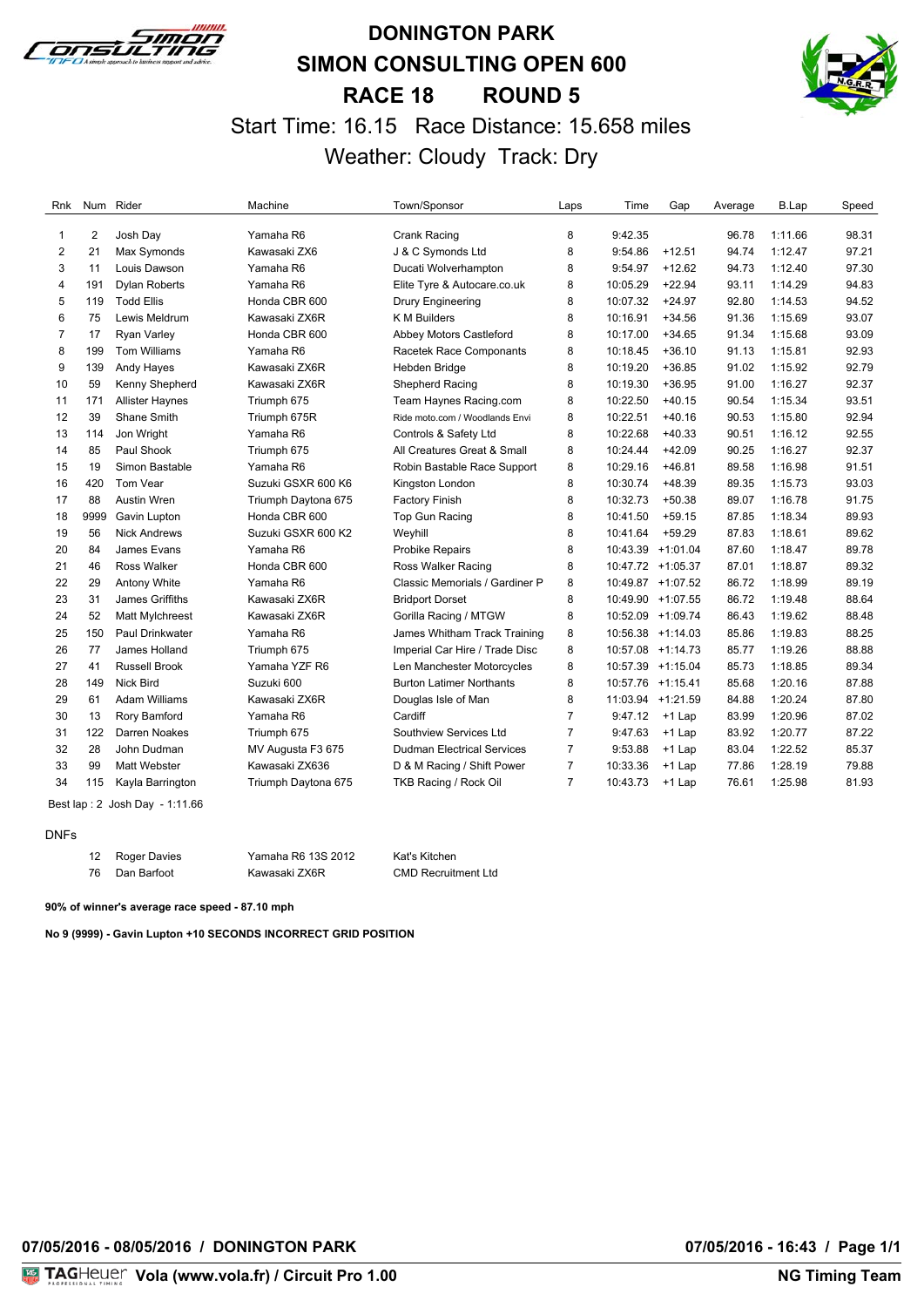

**DONINGTON PARK SIMON CONSULTING OPEN 600 RACE 18 ROUND 5** RIDERS' LAP TIMES



| Lap | Time |
|-----|------|
|     |      |

| <b>Adam Williams</b> |         |  |
|----------------------|---------|--|
| <b>START</b>         |         |  |
| 1                    |         |  |
| 2                    | 1:22.00 |  |
| 3                    | 1:22.88 |  |
| 4                    | 1:20.57 |  |
| 5                    | 1:20.24 |  |
| 6                    | 1.2219  |  |
| 7                    | 1:21.55 |  |
| 8                    | 1:23.21 |  |

| <b>Allister Haynes</b> |         |  |
|------------------------|---------|--|
| <b>START</b>           |         |  |
| 1                      |         |  |
| 2                      | 1:16.61 |  |
| 3                      | 1:16.60 |  |
| 4                      | 1:15.49 |  |
| 5                      | 1:16 28 |  |
| 6                      | 1:15.34 |  |
| 7                      | 1:15.38 |  |
| 8                      | 1:20.29 |  |

#### Andy Hayes

| <b>START</b> |         |  |
|--------------|---------|--|
| 1            |         |  |
| 2            | 1:16.15 |  |
| 3            | 1:16.51 |  |
| 4            | 1:16.02 |  |
| 5            | 1:15.92 |  |
| 6            | 1:16.43 |  |
| 7            | 1:16.31 |  |
| 8            | 1:17.22 |  |

| <b>Antony White</b> |         |  |
|---------------------|---------|--|
| <b>START</b>        |         |  |
| 1                   |         |  |
| 2                   | 1:20.07 |  |
| 3                   | 1:19.54 |  |
| 4                   | 1:18.99 |  |
| 5                   | 1:20.69 |  |
| 6                   | 1:21.07 |  |
| 7                   | 1.1927  |  |
| 8                   | 1.1924  |  |
|                     |         |  |
|                     |         |  |
| ustin Wron<br>Λ     |         |  |

| L Ausun Wien |  |
|--------------|--|
|              |  |

| )7/05/2016 - 08/05/2016 / DONINGTON PARK |
|------------------------------------------|
|------------------------------------------|

| Lap | Time         |
|-----|--------------|
|     | <b>START</b> |
| 1   |              |
| 2   | 1:16.87      |
| 3   | 1:16.78      |
| 4   | 1:17.48      |
| 5   | 1.1761       |
| 6   | 1.18.31      |
| 7   | 1.18.36      |
| 8   | 1.20.48      |
|     |              |

| Dan Barfoot  |         |  |
|--------------|---------|--|
| <b>START</b> |         |  |
| 1            |         |  |
| 2            | 1:23.36 |  |
| 3            | 1:22.00 |  |
| 4            | 1:20.68 |  |
| 5            | 1:20.65 |  |

| Darren Noakes |         |  |
|---------------|---------|--|
| <b>START</b>  |         |  |
| 1             |         |  |
| 2             | 1:23.74 |  |
| 3             | 1:22.87 |  |
| 4             | 1:23.41 |  |
| 5             | 1:21.24 |  |
| 6             | 1:20.77 |  |
| 7             | 1:21.65 |  |

| <b>Dylan Roberts</b> |
|----------------------|
|                      |

|   | <b>START</b> |
|---|--------------|
| 1 |              |
| 2 | 1:14.71      |
| 3 | 1.14.29      |
| 4 | 1.14.58      |
| 5 | 1.1625       |
| 6 | 1.1469       |
| 7 | 1.14.84      |
| 8 | 1:15.17      |
|   |              |

|   | Gavin Lupton |
|---|--------------|
|   | <b>START</b> |
| 1 |              |
| 2 | 1:19.21      |
| 3 | 1:18.34      |
| 4 | 1:19.28      |
| 5 | 1:18.67      |
| 6 | 1:18.98      |

| Lap | Time    |
|-----|---------|
|     | 1:18.79 |
| ጸ   | 1:20.37 |

| James Evans  |         |
|--------------|---------|
| <b>START</b> |         |
| 1            |         |
| 2            | 1:19.85 |
| 3            | 1:19.55 |
| 4            | 1:19.39 |
| 5            | 1:19.35 |
| 6            | 1:19.27 |
| 7            | 1:18.47 |
| 8            | 1.18.50 |

#### James Griffiths

| <b>START</b> |         |  |
|--------------|---------|--|
| 1            |         |  |
| 2            | 1:20.55 |  |
| 3            | 1:19.72 |  |
| 4            | 1.1975  |  |
| 5            | 1:20.79 |  |
| 6            | 1.19.99 |  |
| 7            | 1:19.48 |  |
| ጸ            | 1:20.43 |  |
|              |         |  |

| James Holland |              |
|---------------|--------------|
|               | <b>START</b> |
| 1             |              |
| 2             | 1:21.85      |
| 3             | 1:20.64      |
| 4             | 1:19.26      |
| 5             | 1.19.89      |
| 6             | 1:21.02      |
| 7             | 1:20.74      |
| 8             | 1:2215       |
|               |              |

| John Dudman |              |
|-------------|--------------|
|             | <b>START</b> |
| 1           |              |
| 2           | 1:23.87      |
| 3           | 1:23.57      |
| 4           | 1:23.37      |
| 5           | 1:22.52      |
| 6           | 1:23.38      |
| 7           | 1:23.83      |

07/05/2016 - 16:44 / Page 1/3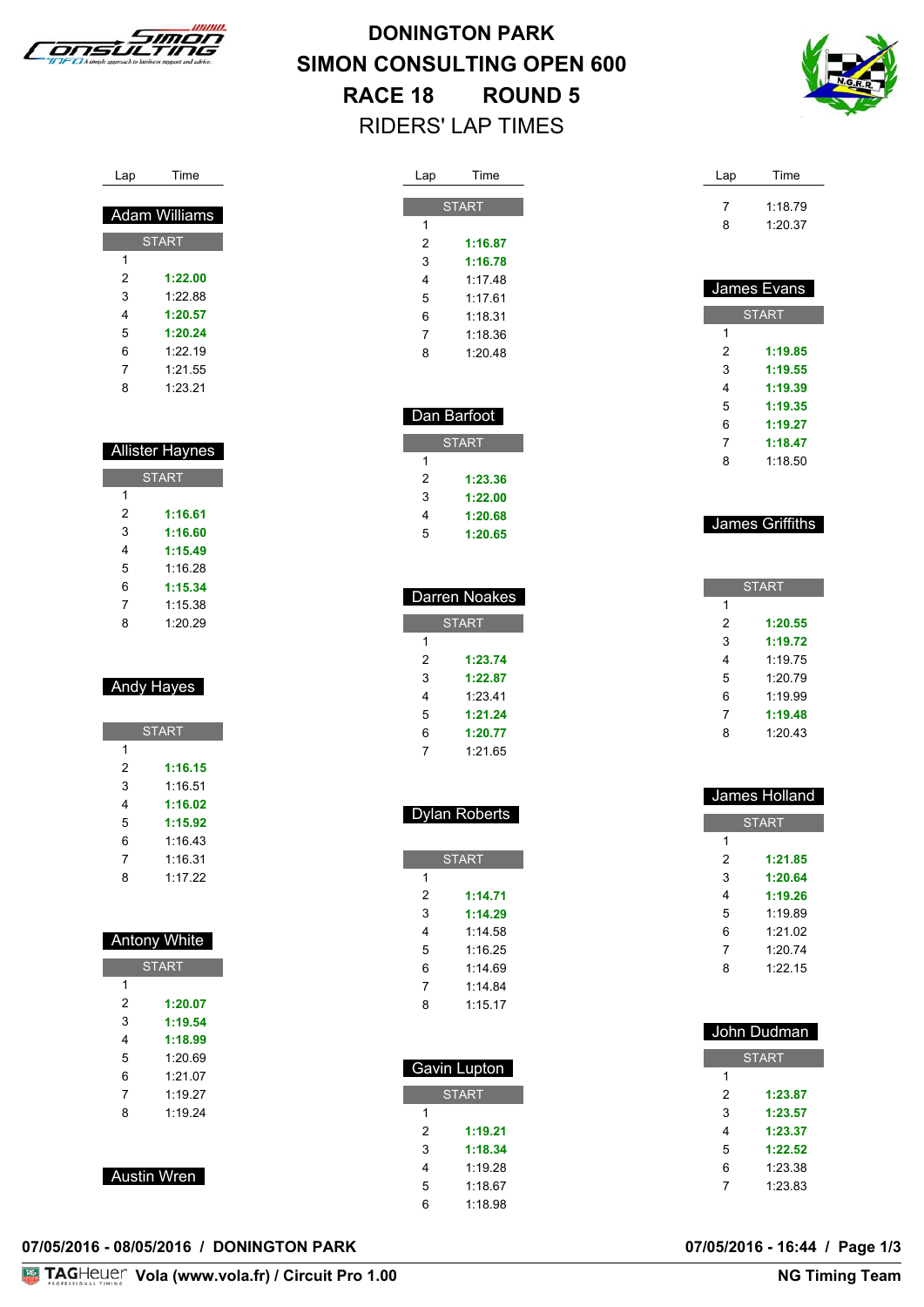#### **DONINGTON PARK SIMON CONSULTING OPEN 600 RACE 18 ROUND 5** RIDERS' LAP TIMES

|   | Jon Wright   |
|---|--------------|
|   | <b>START</b> |
| 1 |              |
| 2 | 1:16.60      |
| 3 | 1:16.88      |
| 4 | 1.16.84      |
| 5 | 1:16.96      |
| 6 | 1:16.12      |
| 7 | 1:17.36      |
| 8 | 1:18.73      |

Lap Time

#### Josh Day

| <b>START</b> |         |  |
|--------------|---------|--|
| 1            |         |  |
| 2            | 1:12.04 |  |
| 3            | 1:11.85 |  |
| 4            | 1.1217  |  |
| 5            | 1:11.77 |  |
| 6            | 1:11.66 |  |
| 7            | 1.1211  |  |
| 8            | 1:12.78 |  |

| Kayla Barrington |         |  |
|------------------|---------|--|
| <b>START</b>     |         |  |
| 1                |         |  |
| 2                | 1:28.19 |  |
| 3                | 1:27.53 |  |
| 4                | 1:26.23 |  |
| 5                | 1:25.98 |  |
| 6                | 1:26.83 |  |
| 7                | 1:28.32 |  |

|                | <b>START</b> |  |
|----------------|--------------|--|
| 1              |              |  |
| 2              | 1:16.39      |  |
| 3              | 1:16.29      |  |
| 4              | 1:16.27      |  |
| 5              | 1:16.56      |  |
| 6              | 1.1721       |  |
| $\overline{7}$ | 1.1649       |  |
| 8              | 1.1711       |  |
|                |              |  |
|                |              |  |
| Lewis Meldrum  |              |  |
|                |              |  |
|                |              |  |
| <b>START</b>   |              |  |

Kenny Shepherd

| Lap | Time    |
|-----|---------|
|     |         |
| 1   |         |
| 2   | 1:16.24 |
| 3   | 1:16.42 |
| 4   | 1:15.69 |
| 5   | 1:16.45 |
| 6   | 1:16.08 |
| 7   | 1:17.59 |
| 8   | 1:15.94 |

| Louis Dawson |  |
|--------------|--|
| <b>START</b> |  |
|              |  |
| 1:12.78      |  |
| 1:12.40      |  |
| 1.13.10      |  |
| 1.13.50      |  |
| 1.14.34      |  |
| 1.1510       |  |
| 1.14.81      |  |
|              |  |

| <b>Matt Mylchreest</b> |
|------------------------|
|------------------------|

|   | <b>START</b> |
|---|--------------|
| 1 |              |
| 2 | 1:20.55      |
| 3 | 1:19.62      |
| 4 | 1:2014       |
| 5 | 1:20.62      |
| 6 | 1:20.86      |
| 7 | 1:19.83      |
| ጸ | 1:21.70      |

| <b>Matt Webster</b> |              |
|---------------------|--------------|
|                     | <b>START</b> |
| 1                   |              |
| 2                   | 1:29.04      |
| 3                   | 1:29.77      |
| 4                   | 1:28.19      |
| 5                   | 1:28.97      |
| 6                   | 1:30.11      |
| 7                   | 1:29.23      |
|                     |              |

| Max Symonds  |
|--------------|
| <b>START</b> |
|              |

 **1:12.47** 1:12.80 1:13.20

| Time    |
|---------|
| 1:13.71 |
| 1:14.67 |
| 1:14.94 |
| 1.1465  |
|         |

#### Nick Andrews

|   | <b>START</b> |
|---|--------------|
| 1 |              |
| 2 | 1:19.60      |
| 3 | 1:18.61      |
| 4 | 1.1879       |
| 5 | 1.18.97      |
| 6 | 1:19.80      |
| 7 | 1:18.92      |
| ጸ | 1:2009       |

| Nick Bird |              |
|-----------|--------------|
|           | <b>START</b> |
| 1         |              |
| 2         | 1:21.69      |
| 3         | 1:21.17      |
| 4         | 1:21.11      |
| 5         | 1:20.81      |
| 6         | 1:20.17      |
| 7         | 1:20.16      |
| 8         | 1:21.50      |

| Paul Drinkwater |              |  |
|-----------------|--------------|--|
|                 | <b>START</b> |  |
| 1               |              |  |
| 2               | 1:21.55      |  |
| 3               | 1:21.00      |  |
| 4               | 1:19.83      |  |
| 5               | 1.20.83      |  |
| 6               | 1:21.45      |  |
| 7               | 1:2113       |  |
| ጸ               | 1:20.80      |  |
|                 |              |  |

| Paul SHOOK |  |
|------------|--|
|            |  |
| 'START     |  |
|            |  |

Paul Shook

#### **07/05/2016 - 08/05/2016 / DONINGTON PARK 07/05/2016 - 16:44 / Page 2/3**

**Vola (www.vola.fr) / Circuit Pro 1.00**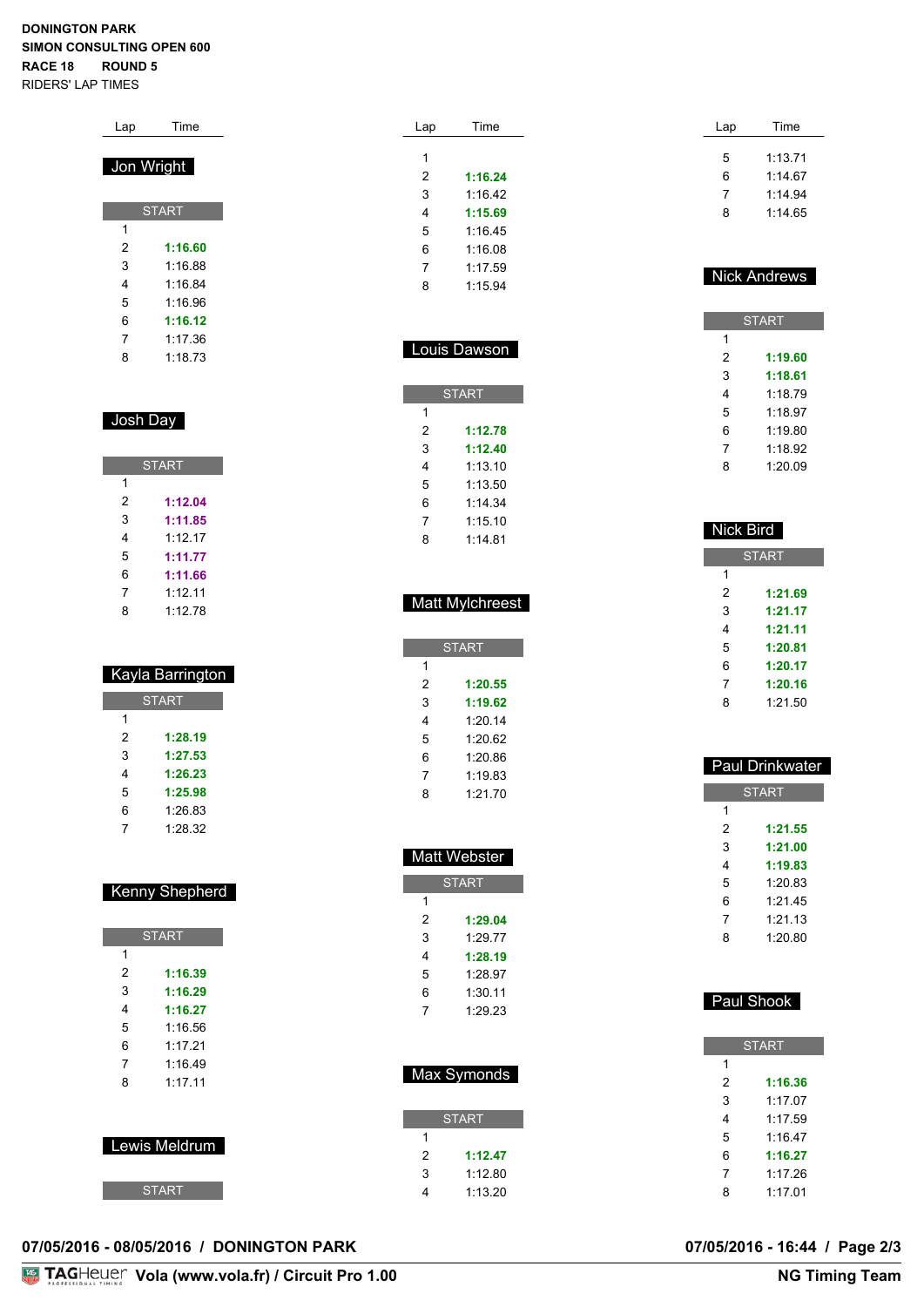#### **DONINGTON PARK SIMON CONSULTING OPEN 600 RACE 18 ROUND 5** RIDERS' LAP TIMES

Lap Time

|   | <b>Roger Davies</b> |  |
|---|---------------------|--|
|   | <b>START</b>        |  |
| 1 |                     |  |
| 2 | 1:36.93             |  |
| 3 | 1:37.05             |  |
| 4 | 1:36.50             |  |
|   |                     |  |
|   |                     |  |
|   | Rory Bamford        |  |
|   | <b>START</b>        |  |
| 1 |                     |  |
| 2 | 1:21.29             |  |
| 3 | 1:23.60             |  |
| 4 | 1:20.96             |  |
| 5 | 1:22.50             |  |
| 6 | 1:23.08             |  |
| 7 | 1:24.54             |  |
|   |                     |  |
|   |                     |  |
|   | Ross Walker         |  |
|   | <b>START</b>        |  |

|   | <b>START</b> |
|---|--------------|
| 1 |              |
| 2 | 1:21.00      |
| 3 | 1:19.56      |
| 4 | 1:19.55      |
| 5 | 1:19.51      |
| 6 | 1:19.55      |
| 7 | 1:18.87      |
| 8 | 1:20.45      |

| Russell Brook |              |  |  |  |  |  |  |  |  |  |
|---------------|--------------|--|--|--|--|--|--|--|--|--|
|               | <b>START</b> |  |  |  |  |  |  |  |  |  |
| 1             |              |  |  |  |  |  |  |  |  |  |
| 2             | 1:21.76      |  |  |  |  |  |  |  |  |  |
| 3             | 1:22.78      |  |  |  |  |  |  |  |  |  |
| 4             | 1:21.19      |  |  |  |  |  |  |  |  |  |
| 5             | 1:20.88      |  |  |  |  |  |  |  |  |  |
| 6             | 1:20.05      |  |  |  |  |  |  |  |  |  |
| 7             | 1:18.85      |  |  |  |  |  |  |  |  |  |
| 8             | 1.19.91      |  |  |  |  |  |  |  |  |  |
|               |              |  |  |  |  |  |  |  |  |  |

### Ryan Varley

| <b>START</b> |         |  |  |  |  |  |  |  |  |  |  |  |
|--------------|---------|--|--|--|--|--|--|--|--|--|--|--|
| 1            |         |  |  |  |  |  |  |  |  |  |  |  |
| 2            | 1:15.68 |  |  |  |  |  |  |  |  |  |  |  |
| 3            | 1:16.13 |  |  |  |  |  |  |  |  |  |  |  |
| 4            | 1:16 75 |  |  |  |  |  |  |  |  |  |  |  |
| 5            | 1:17.33 |  |  |  |  |  |  |  |  |  |  |  |
| 6            | 1:16.93 |  |  |  |  |  |  |  |  |  |  |  |
|              | 1:17.89 |  |  |  |  |  |  |  |  |  |  |  |

| Lap | Time               | Lap | Time                |
|-----|--------------------|-----|---------------------|
| 8   | 1:15.90            |     | <b>Tom Williams</b> |
|     |                    |     | <b>START</b>        |
|     |                    |     |                     |
|     | <b>Shane Smith</b> | 1   |                     |
|     |                    | 2   | 1:16.64             |

 1:15.94 1:16.00 1:16.21 1:16.15 1:16.58

 **1:16.74 1:16.58 1:16.12 1:15.80** 1:16.16 1:16.59 1:20.87

|   | <b>START</b> |
|---|--------------|
| 1 |              |
| 2 | 1:17.62      |
| 3 | 1:16.98      |
| 4 | 1:18.01      |
| 5 | 1.1798       |
| 6 | 1:18.06      |
| 7 | 1.1741       |
| ጻ | 1:18.33      |

#### Todd Ellis

| <b>START</b> |         |  |  |  |  |  |  |  |  |  |  |
|--------------|---------|--|--|--|--|--|--|--|--|--|--|
| 1            |         |  |  |  |  |  |  |  |  |  |  |
| 2            | 1:15.09 |  |  |  |  |  |  |  |  |  |  |
| 3            | 1:14.53 |  |  |  |  |  |  |  |  |  |  |
| 4            | 1:15.20 |  |  |  |  |  |  |  |  |  |  |
| 5            | 1.1625  |  |  |  |  |  |  |  |  |  |  |
| 6            | 1:15.66 |  |  |  |  |  |  |  |  |  |  |
| 7            | 1:15.31 |  |  |  |  |  |  |  |  |  |  |
| 8            | 1:15.85 |  |  |  |  |  |  |  |  |  |  |

### Tom Vear

|   | <b>START</b> |
|---|--------------|
| 1 |              |
| 2 | 1:15.96      |
| 3 | 1.16.26      |
| 4 | 1:15.73      |
| 5 | 1.1703       |
| 6 | 1:16.40      |
| 7 | 1:18.39      |
| 8 | 1:29.49      |
|   |              |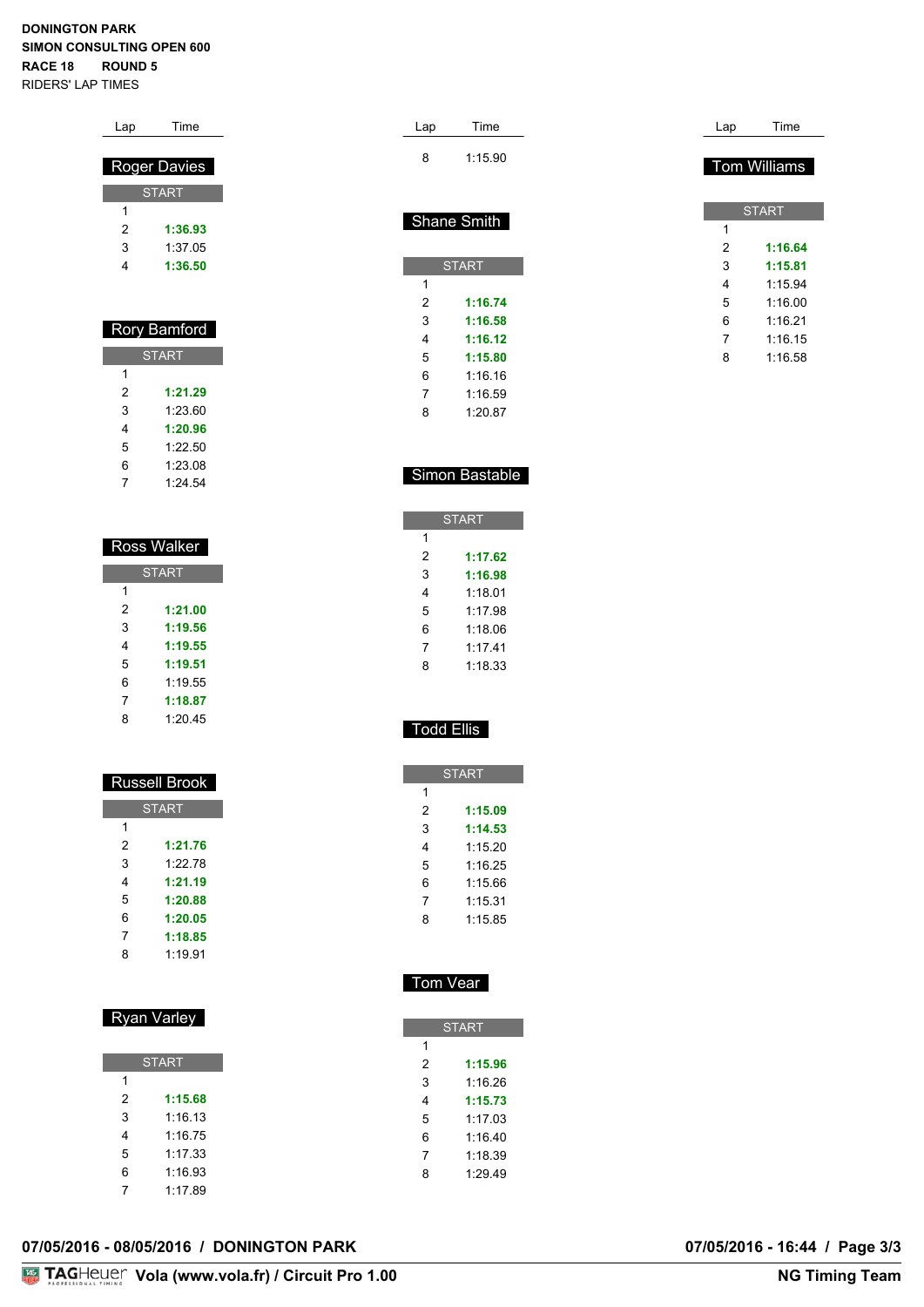

**DONINGTON PARK SIMON CONSULTING OPEN 600 RACE 18 ROUND 5** LAP CHART



| Start |      |                       |    |         |    |        |                              |     |        |     |     |     |    |    |                             |    |      |                                                  |    |      |    |       |     |                  |     |       |                  |    |          |       |       |               |        |                                               |  |
|-------|------|-----------------------|----|---------|----|--------|------------------------------|-----|--------|-----|-----|-----|----|----|-----------------------------|----|------|--------------------------------------------------|----|------|----|-------|-----|------------------|-----|-------|------------------|----|----------|-------|-------|---------------|--------|-----------------------------------------------|--|
| Lap 1 |      |                       |    |         |    |        | 2 21 11 119 17 191 420 75 59 |     |        |     |     |     |    |    |                             |    |      | 114 39 139 19 199 85 171 88 56 9999 52 84 31 46  |    |      |    |       | 150 |                  |     |       |                  |    |          |       |       |               |        | 29 149 13 61 76 77 41 28 122 99 12 115        |  |
| Lap 2 |      | 2 21 11 119 191 17    |    |         |    | 420 75 |                              | 59  | 114 39 |     | 139 | 199 | 19 | 85 | 171 88                      |    | 56   | 9999 84                                          |    | 52   | 31 | 46    | 29  | 150 13           |     | 149   | 61               | 77 | -41      |       | 76 28 | 122 99        |        | 12 115                                        |  |
| Lap 3 |      | 2 21 11 119 191 17    |    |         |    |        |                              |     |        |     |     |     |    |    |                             |    |      | 420 75 59 114 39 139 199 19 171 85 88 56 9999 84 |    | 52   | 31 |       |     |                  |     |       |                  |    |          |       |       |               |        | 46 29 150 149 77 13 61 41 76 122 28 99 115 12 |  |
| Lap 4 |      | 2 21 11 119 191 17    |    |         |    |        | 420 75 59                    |     | 39     |     |     |     |    |    | 139 114 199 171 19 85 88    |    |      | 56 9999 84                                       |    | 52   | 31 | 46    | 29  | 150 77 149 61 13 |     |       |                  |    |          | 76 41 |       |               |        | 122 28 99 115 12                              |  |
| Lap 5 |      | 2 21 11 119 191 17    |    |         |    | 420 75 |                              | 59  | 39     |     |     |     |    |    | 139 199 114 171 85 19 88    |    | 56   | 9999 84                                          |    | 46   | 52 | 31    | 29  | 150              | 77  | 149   | 61               |    | 76 41 13 |       |       | 122 28        | 99 115 |                                               |  |
| Lap 6 |      |                       |    |         |    |        | 2 11 21 191 119 420 17 75 39 |     |        |     |     |     |    |    | 139 59 199 114 171 85 19 88 |    |      | 9999 56 84                                       |    | - 46 | 31 | 52 29 |     | 77               |     |       | 150 149 41 61 13 |    |          |       |       | 122 28 99 115 |        |                                               |  |
| Lap 7 |      | 2 11 21 191 119 75 17 |    |         |    |        | 420                          | 39  | 199    |     |     |     |    |    | 139 59 171 114 85 19 88     |    |      | 9999 56 84                                       |    | 46   | 31 | 52    | 29  | 77               | 150 |       | 149 41 61 13     |    |          |       |       | 122 28 99 115 |        |                                               |  |
| Lap 8 | $-2$ | 21                    | 11 | 191 119 | 75 | -17    | 199                          | 139 | 59     | 171 | -39 | 114 | 85 | 19 | 420                         | 88 | 9999 | 56                                               | 84 | 46   | 29 | 31    | 52  | 150              |     | 77 41 | 149 61           |    |          |       |       |               |        |                                               |  |

**07/05/2016 - 08/05/2016 / DONINGTON PARK 07/05/2016 - 16:44 / Page 1/1**